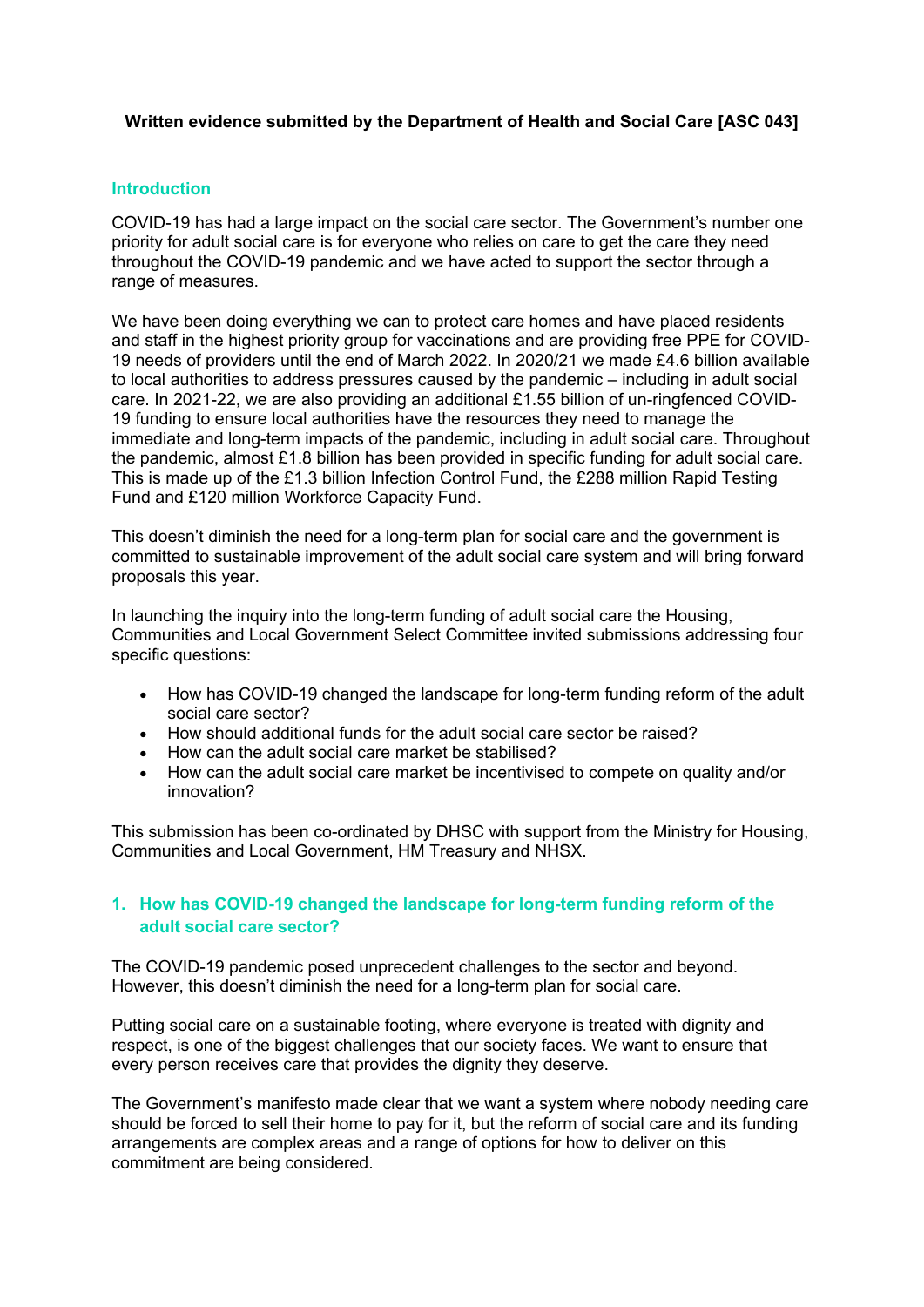The 2020 Spending Review settlement rightly focused on ensuring that local authorities can continue to support their communities through the pandemic. Delivering a care system that is fit for the future remains a top priority and following new measures set out in the [Health](https://www.gov.uk/government/publications/working-together-to-improve-health-and-social-care-for-all) [and](https://www.gov.uk/government/publications/working-together-to-improve-health-and-social-care-for-all) [Care](https://www.gov.uk/government/publications/working-together-to-improve-health-and-social-care-for-all) [Bill](https://www.gov.uk/government/publications/working-together-to-improve-health-and-social-care-for-all) [White](https://www.gov.uk/government/publications/working-together-to-improve-health-and-social-care-for-all) [Paper,](https://www.gov.uk/government/publications/working-together-to-improve-health-and-social-care-for-all) we will bring forward proposals for social care reform later in 2021.

In doing so, we want to make sure that we get reform right, and engagement with the sector is a vital part of this. We are working closely with local and national partners to ensure our approach to reform is informed by diverse perspectives, including of those with lived experience of the care sector.

# **2. How should additional funds for the adult social care sector be raised?**

The decisions on social care funding are reserved for the Chancellor and will be made at fiscal events such as the Spending Review and the Budget.

The [March](https://www.gov.uk/government/publications/budget-2021-documents) [Budget](https://www.gov.uk/government/publications/budget-2021-documents) set out clearly the size of the challenge and steps to deliver more sustainable public finances, providing certainty and stability to people and supporting a strong recovery. This action will be underpinned by principles of fairness and sustainability as the government continues to invest in the excellent public services that people expect.

The [Spending](https://www.gov.uk/government/publications/spending-review-2020-documents) [Review](https://www.gov.uk/government/publications/spending-review-2020-documents) [2020](https://www.gov.uk/government/publications/spending-review-2020-documents) provided local authorities with access to over £1 billion of spending for social care through £300 million of social care grant and the ability to levy a 3% adult social care precept. This funding is additional to the £1 billion social care grant provided in 2020-21 which is being maintained in 2021-22.

The Office for Budget Responsibility's (OBR) long-term projections, published in their [2020](https://obr.uk/fsr/fiscal-sustainability-report-july-2020/) [Fiscal](https://obr.uk/fsr/fiscal-sustainability-report-july-2020/) [Sustainability](https://obr.uk/fsr/fiscal-sustainability-report-july-2020/) [Report,](https://obr.uk/fsr/fiscal-sustainability-report-july-2020/) suggest that, left unaddressed, the public sector finances would come under increasing pressure over the next 50 years due to rising age-related spending.

Upward pressures on health and adult social care spending were among the top medium/long-term fiscal risks in previous Fiscal Risk Reports. The OBR suggest that, having experienced a public health crisis, there is likely to be pressure for a higher share of GDP to be spent on health and adult social care.

Tax policy is a matter for the Chancellor, who will make decisions on tax in the round at fiscal events. By taking action to protect the economy, support the recovery and repair the public finances, the government is taking the most sustainable route to continuing to deliver first-class frontline public services.

The government is committed to sustainable improvement of the adult social care system and will bring forward proposals this year.

### **3. How can the adult social care market be stabilised?**

Throughout the pandemic and beyond, we recognise that local authorities are best placed to understand and plan for the care needs of their populations, and to develop and build local market capacity. That is why under the [Care](https://www.legislation.gov.uk/ukpga/2014/23/contents/enacted) [Act](https://www.legislation.gov.uk/ukpga/2014/23/contents/enacted) [2014,](https://www.legislation.gov.uk/ukpga/2014/23/contents/enacted) local authorities are required to shape their local markets, and ensure that people have a range of high-quality, stable, sustainable and person-centred care and support options available to them, and that they can access the services that best meet their needs.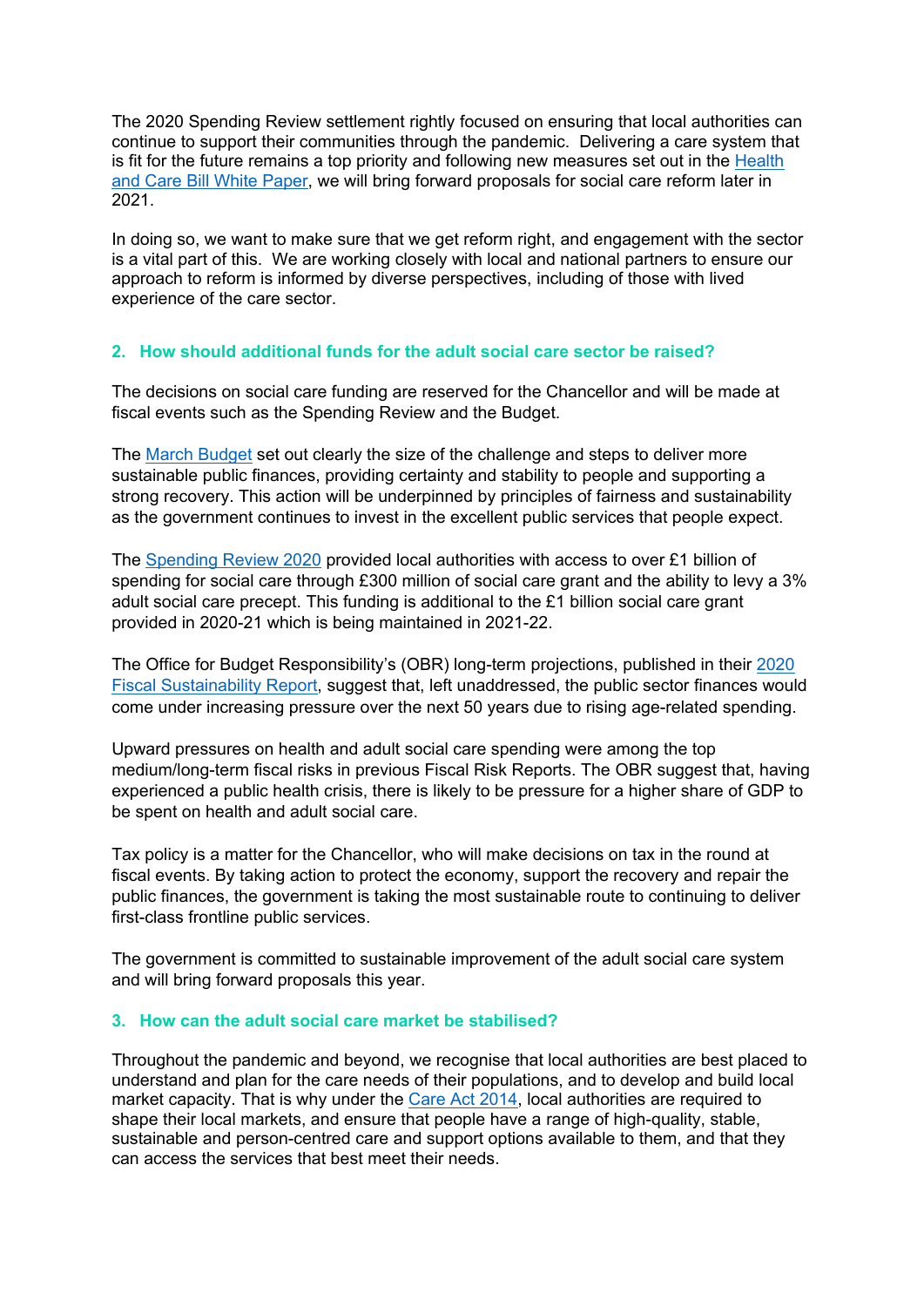The Care Act also sets out a further duty for local authorities to ensure continuity of care if a provider fails or exits the market. This means that people continue to receive the care and support they need if their adult social care provider is no longer able to carry on delivering services.

The Government's number one priority for adult social care is for everyone who relies on care services to get the support they need, and the department continues to take steps to monitor and protect the sector from financial instability accordingly.

We recognise that COVID-19 is imposing significant pressures on the social care sector. In 2020/21 we made £4.6 billion available to local authorities so they can address pressures on local services caused by the pandemic, including in adult social care. In 2021-22, we are also providing an additional £1.55 billion of un-ringfenced COVID-19 funding to ensure local authorities have the resources they need to manage the immediate and long-term impacts of the pandemic, including in adult social care.

This is in addition to specific funding for adult social care during the pandemic, which, following the announcement on 18 March 2021 of an extra £341 million for adult social care to pay for infection prevention and control measures and to support rapid testing to the end of June 2021, now totals almost £1.8 billion. This is made up of the £1.3 billion Infection Control Fund, £288 million Rapid Testing Fund and £120 million Workforce Capacity Fund.

As part of the [Adult](https://www.gov.uk/government/publications/adult-social-care-coronavirus-covid-19-winter-plan-2020-to-2021/adult-social-care-our-covid-19-winter-plan-2020-to-2021) [Social](https://www.gov.uk/government/publications/adult-social-care-coronavirus-covid-19-winter-plan-2020-to-2021/adult-social-care-our-covid-19-winter-plan-2020-to-2021) [Care](https://www.gov.uk/government/publications/adult-social-care-coronavirus-covid-19-winter-plan-2020-to-2021/adult-social-care-our-covid-19-winter-plan-2020-to-2021) [Winter](https://www.gov.uk/government/publications/adult-social-care-coronavirus-covid-19-winter-plan-2020-to-2021/adult-social-care-our-covid-19-winter-plan-2020-to-2021) [Plan](https://www.gov.uk/government/publications/adult-social-care-coronavirus-covid-19-winter-plan-2020-to-2021/adult-social-care-our-covid-19-winter-plan-2020-to-2021), in Autumn 2020, the Department of Health and Social Care (DHSC) conducted a Service Continuity and Care Market Review, in partnership with the Local Government Association (LGA) and Association of Directors of Adult Social Services (ADASS). It asked each local authority to assess risks to their local care markets and service continuity issues.

This gave DHSC a picture of local authority assessed risk to continuity of care across England, up to end March 2021, and identified where additional support is needed to maintain market stability and continuity of care over this period. Targeted support has been delivered to a small number of local authorities, who identified they need it, to further strengthen mitigation actions and contingency planning, and to bolster market stability. A significant area of concern raised by LAs was workforce resilience, and this finding contributed to our decision to provide £120 million extra funding to support workforce capacity in January 2021.

The Department continues to work with local government and other national partners, including the ADASS, the LGA and the Care Provider Alliance, to help ensure that local authorities have effective and up-to-date contingency plans in place to ensure continuity of care.

The Care Act also provides for the Care Quality Commission (CQC) to monitor the financial health of the largest and most difficult-to-replace adult social care providers through the Market Oversight scheme. Currently, there are around 65 large and/or specialist providers of both residential care and home care services in the scheme, providing around 30% of adult social care in England. The Commission's remit includes warning local authorities if a provider is likely to fail for financial reasons and giving local authorities time to stand up their contingency plans.

According to CQC registration data, pressures on adult social care arising from COVID-19 do not appear to be translating into significant changes in capacity or service closures. Looking forward, we are committed to supporting the adult social care system. We are providing local authorities with access to over £1 billion of additional funding for social care in 2021-22.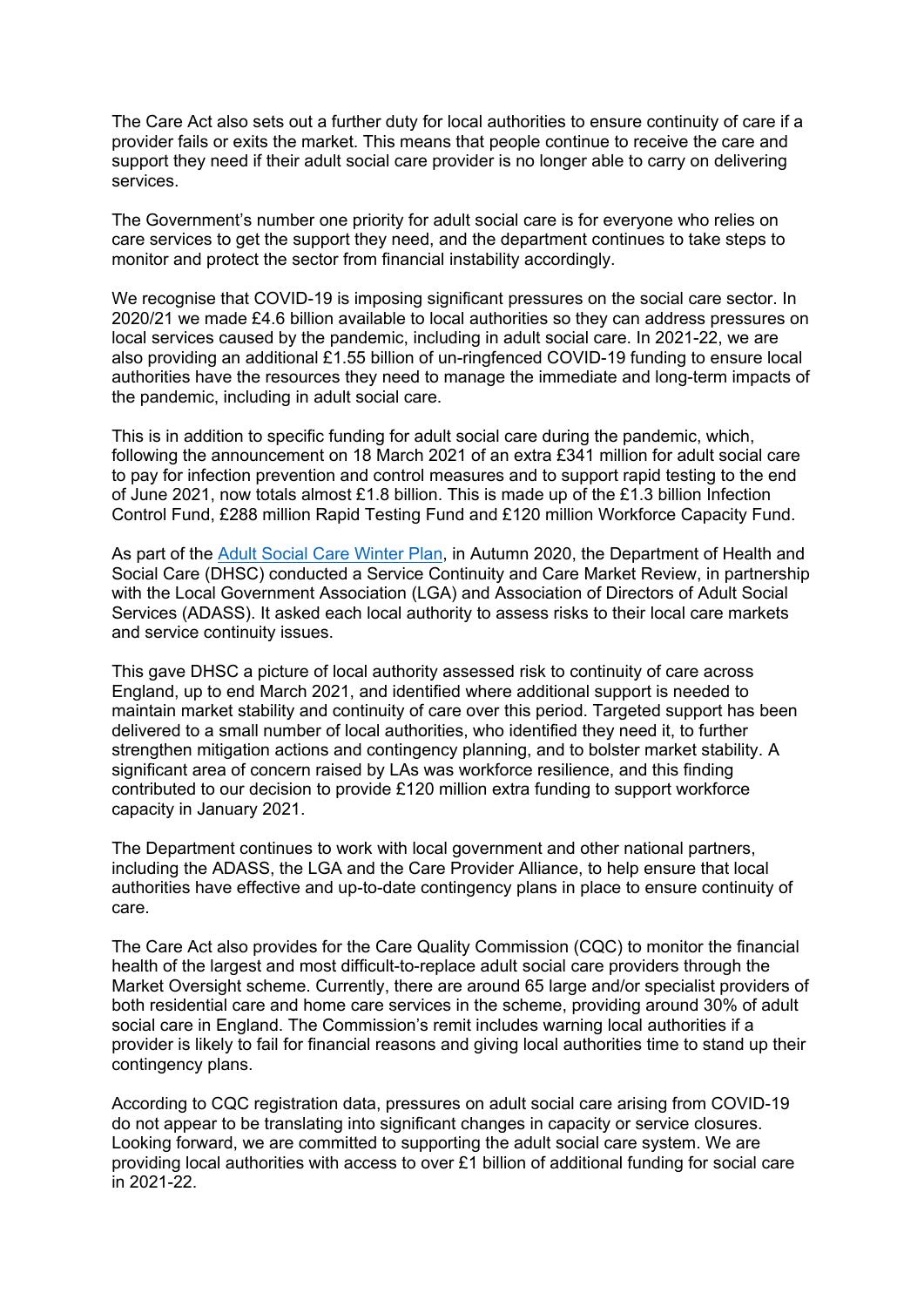- This includes £300 million of new grant funding for social care, on top of the £1 billion Social Care Grant provided in 2020-21, which is being maintained in 2021-22.
- The Government is also enabling local authorities to access up to £790 million of new funding for adult social care though a 3 per cent adult social care precept.
- The £300 million we are investing in social care is in addition to previous grant funding for social care. This means we are providing a total of almost £3.8 billion in grants for adults and children's social care in 2021-22, up from £3.5 billion in 2020- 21.
- This funding, alongside the £1.55 billion being provided as unringfenced grant funding to directly address COVID-19 spending pressures on local authority services, including adult social care, will support local authorities to maintain stability in their care markets, while keeping up with rising demand and recovering from the impact of COVID-19.

The Government is committed to sustainable improvement of the adult social care system and will bring forward proposals in 2021 on further sectoral reform.

#### **4. How can the adult social care market be incentivised to compete on quality and/or innovation?**

The Government's vision for social care is a sustainable system which helps people to help themselves. It should enable them and their loved ones to access and make informed, timely choices about quality care, delivered in the most appropriate setting and with an individual's preferences and wider wellbeing at its heart.

The Care Act 2014 Statutory Guidance sets out the responsibility of local authorities to facilitate a care market that offers a diverse range of high-quality and appropriate services. Local authorities should consider an extensive range of factors, including CQC fundamental standards as a minimum, to ensure services are appropriate for its users and a clear criteria on quality is established and met; whilst ensuring the continuous improvement of these services with training, skills and qualifications.

We are committed to ensuring local authorities have the tools they need to effectively manage their local markets. Our Service Continuity and Care Market Review, conducted in partnership with LGA and ADASS in Autumn 2020, offered valuable insight into this, and we will use this learning in considering future support to the sector.

As the independent regulator of social care, the CQC monitors, inspects and regulates services to ensure they meet fundamental standards of quality and safety.

[The](https://www.legislation.gov.uk/uksi/2014/2936/contents/made) [Health](https://www.legislation.gov.uk/uksi/2014/2936/contents/made) [and](https://www.legislation.gov.uk/uksi/2014/2936/contents/made) [Social](https://www.legislation.gov.uk/uksi/2014/2936/contents/made) [Care](https://www.legislation.gov.uk/uksi/2014/2936/contents/made) [Act](https://www.legislation.gov.uk/uksi/2014/2936/contents/made) [2008](https://www.legislation.gov.uk/uksi/2014/2936/contents/made) [\(Regulated](https://www.legislation.gov.uk/uksi/2014/2936/contents/made) [Activities\)](https://www.legislation.gov.uk/uksi/2014/2936/contents/made) [Regulations](https://www.legislation.gov.uk/uksi/2014/2936/contents/made) [2014](https://www.legislation.gov.uk/uksi/2014/2936/contents/made) set out the fundamental standards care providers must meet – including personal centred care that is tailored to individual preferences and a requirement to publicly display ratings from the CQC. CQC regulation provides a consistent framework for quality across the sector and the CQC has a range of enforcement powers available to take action where breaches occur.

The vast majority of care services provide high quality care and support. As of 1 March 2021, [84%](https://www.cqc.org.uk/about-us/transparency/using-cqc-data.) [of](https://www.cqc.org.uk/about-us/transparency/using-cqc-data.) [all](https://www.cqc.org.uk/about-us/transparency/using-cqc-data.) [social](https://www.cqc.org.uk/about-us/transparency/using-cqc-data.) [care](https://www.cqc.org.uk/about-us/transparency/using-cqc-data.) [settings](https://www.cqc.org.uk/about-us/transparency/using-cqc-data.) [were](https://www.cqc.org.uk/about-us/transparency/using-cqc-data.) [rated](https://www.cqc.org.uk/about-us/transparency/using-cqc-data.) [good](https://www.cqc.org.uk/about-us/transparency/using-cqc-data.) [or](https://www.cqc.org.uk/about-us/transparency/using-cqc-data.) [outstanding](https://www.cqc.org.uk/about-us/transparency/using-cqc-data.) - for most people the experience of adult social care is incredibly positive. But we acknowledge that standards in some settings are below what we want. We need to do more to improve the quality of care and to address variations in quality that we see around the country and among different types of services.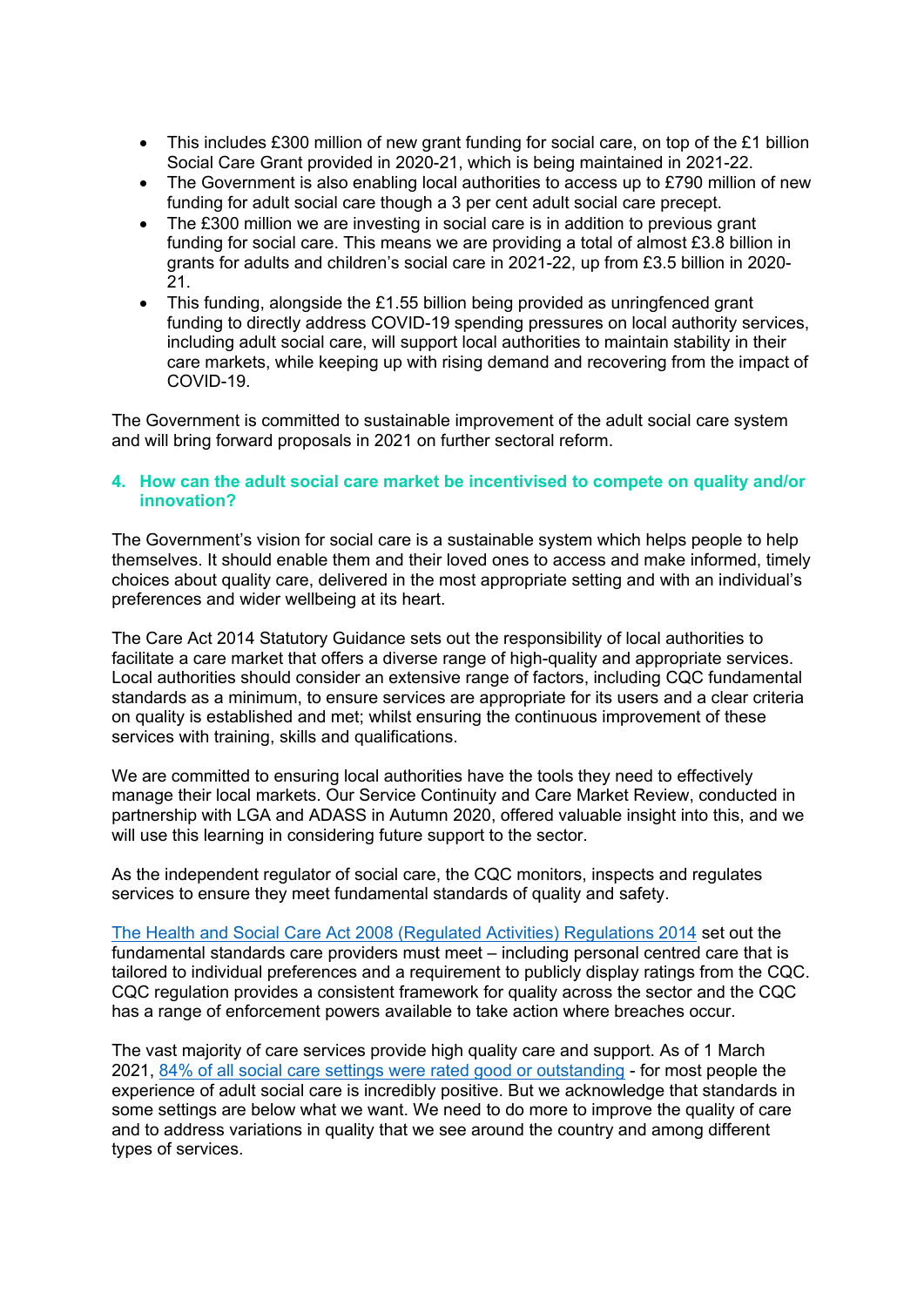The CQC works closely alongside providers to promulgate best practice and drive innovation across the sector, and routinely interacts with care providers in a variety of ways outside of inspections. This includes regular engagement with registered managers, and through its Emergency Support Framework, developed during the pandemic to allow it to have structured, supportive, monitoring calls with providers.

We are currently looking at what more we can do to understand how people, including selffunders, access care and support services when they need them and what information is available to help support them in making choices about care. We want members of the public to be informed and empowered consumers of care and to be able to access trustworthy advice, support and information about care providers that enables them to compare on both quality and price.

Our White Paper, published on 11 February 2021, sets out a number of provisions for a proposed Health and Care Bill that will improve the oversight of how social care is commissioned and delivered for people.

This involves introducing a new duty for the CQC, to review and assess local authorities' delivery of their adult social care duties, alongside powers for the Secretary of State to intervene where, following review by the CQC, it is considered that a local authority is failing to meet their duties.

The proposals also includes provisions to allow us to collect much better data on what is going on at a local level, so we can follow the evidence about what works and what doesn't.

These measures will:

- Embed improvements that have been made to the system as it has adapted to address needs arising from COVID-19, and grant us greater ability to respond flexibly to the needs of the sector, while adapting and developing existing practice, in a way that does not place undue burden on local authorities or social care providers.
- Introduce an independent voice through the CQC, with clear and consistent oversight of Adult Social Care, supporting local authorities to improve the outcomes and experience of people and their families in accessing high quality care and support.

Technology also brings huge opportunities for social care: empowering individuals to take control of their own health and care, promoting independence and supporting people to live in their homes and communities for longer.

[NHSX](https://www.nhsx.nhs.uk/) is a joint unit of NHS England and the DHSC, leading the transformation of health and social care through digital technology. NHSX are working closely with the DHSC and partners to deliver our vision for a digitally enabled health and care system, with work in place to level up the social care sector, reduce regional health inequalities, promote integration between health and social care, and improve the flow of information about people's care.

NHSX recognises the importance of supporting the sector to put in place the basic infrastructure that is required to adopt digital technologies at scale. We want care providers and local authorities to have the confidence to invest in, adopt and scale technologies that are proven to improve care outcomes. This includes care providers having access to reliable internet connections and hardware to enable the successful rollout of remote monitoring systems and other innovative care applications that have been developed during the pandemic response.